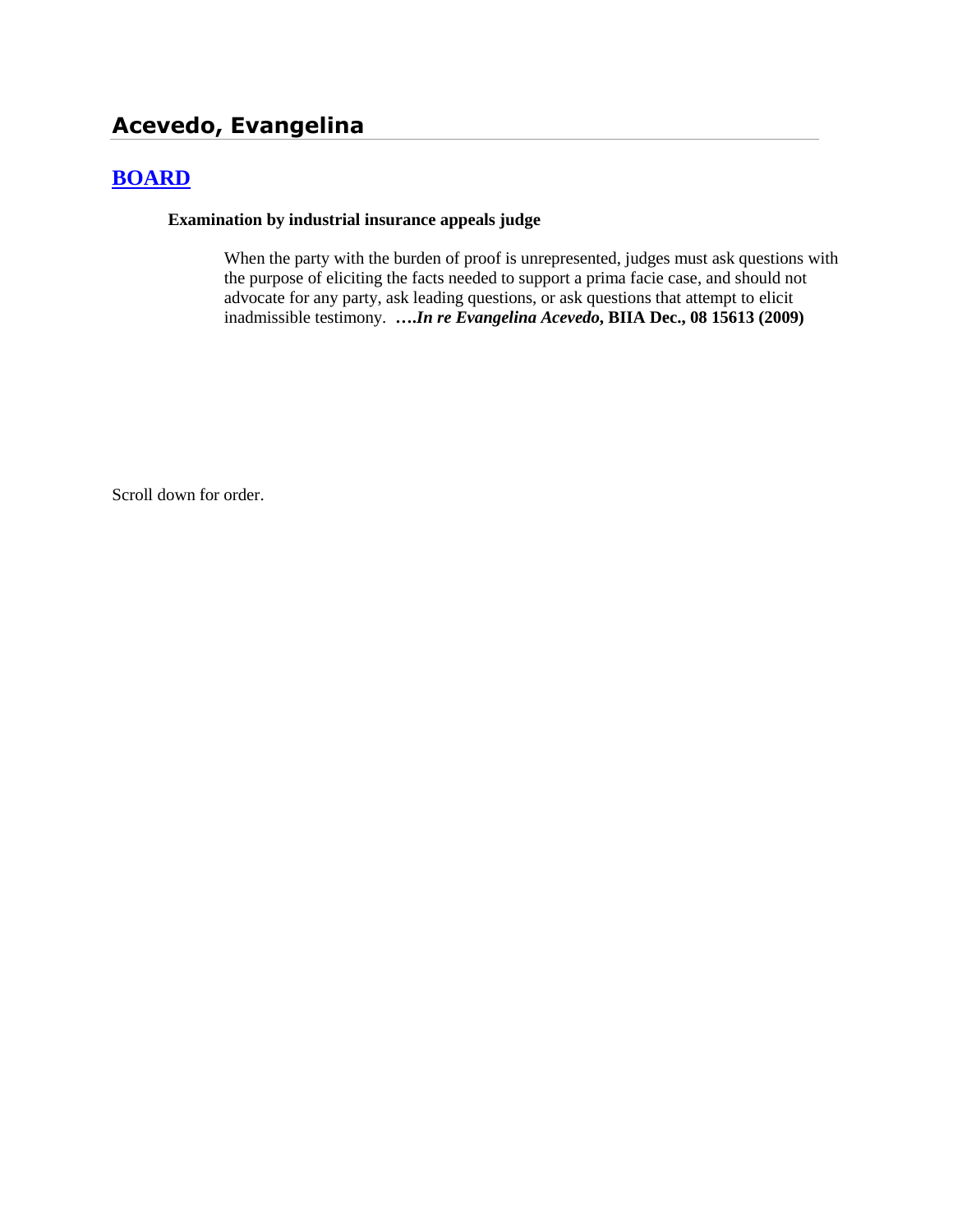## **BEFORE THE BOARD OF INDUSTRIAL INSURANCE APPEALS STATE OF WASHINGTON**

**)**

**) )**

**IN RE: EVANGELINA ACEVEDO ) DOCKET NO. 08 15613**

## **CLAIM NO. AF-44843 )**

1

2

3 4

5 6

7

8

### **ORDER VACATING PROPOSED DECISION AND ORDER AND REMANDING THE APPEAL FOR FURTHER PROCEEDINGS**

APPEARANCES:

Claimant, Evangelina Acevedo, Pro Se

Employer, Elijah Gallaway, None

Department of Labor and Industries, by The Office of the Attorney General, per Dale E. Becker, Assistant

The claimant, Evangelina Acevedo, filed an appeal with the Board of Industrial Insurance Appeals on June 16, 2008, from an order of the Department of Labor and Industries dated June 12, 2008. In this order, the Department affirmed a July 25, 2007 order, in which it rejected Ms. Acevedo's claim for a May 24, 2007 injury because the claimant was employed as a domestic servant in a private home by an employer who has less than two employees regularly employed 40 or more hours a week in such employment and the employer had not made provisions for coverage by means of elective adoption. The appeal is **REMANDED FOR FURTHER PROCEEDINGS**.

### **ISSUE**

Was Ms. Acevedo a domestic servant excluded from industrial insurance coverage pursuant to RCW 51.12.020(1) on May 24, 2007, when she alleges she injured her right arm during the course of her employment, or July 2007, when she contends she re-injured her arm at work? Stated alternatively, did Ms. Acevedo's employer have two or more domestic servants regularly employed 40 or more hours per week as of May 24, 2007, or July 2007?

### **DECISION**

Pursuant to RCW 51.52.104 and RCW 51.52.106, this matter is before the Board for review and decision on a timely Petition for Review filed by the Department to a Proposed Decision and Order issued on April 3, 2009. The industrial appeals judge reversed the June 12, 2008 Department order and "remanded to the Department with directions to find that Ms. Acevedo's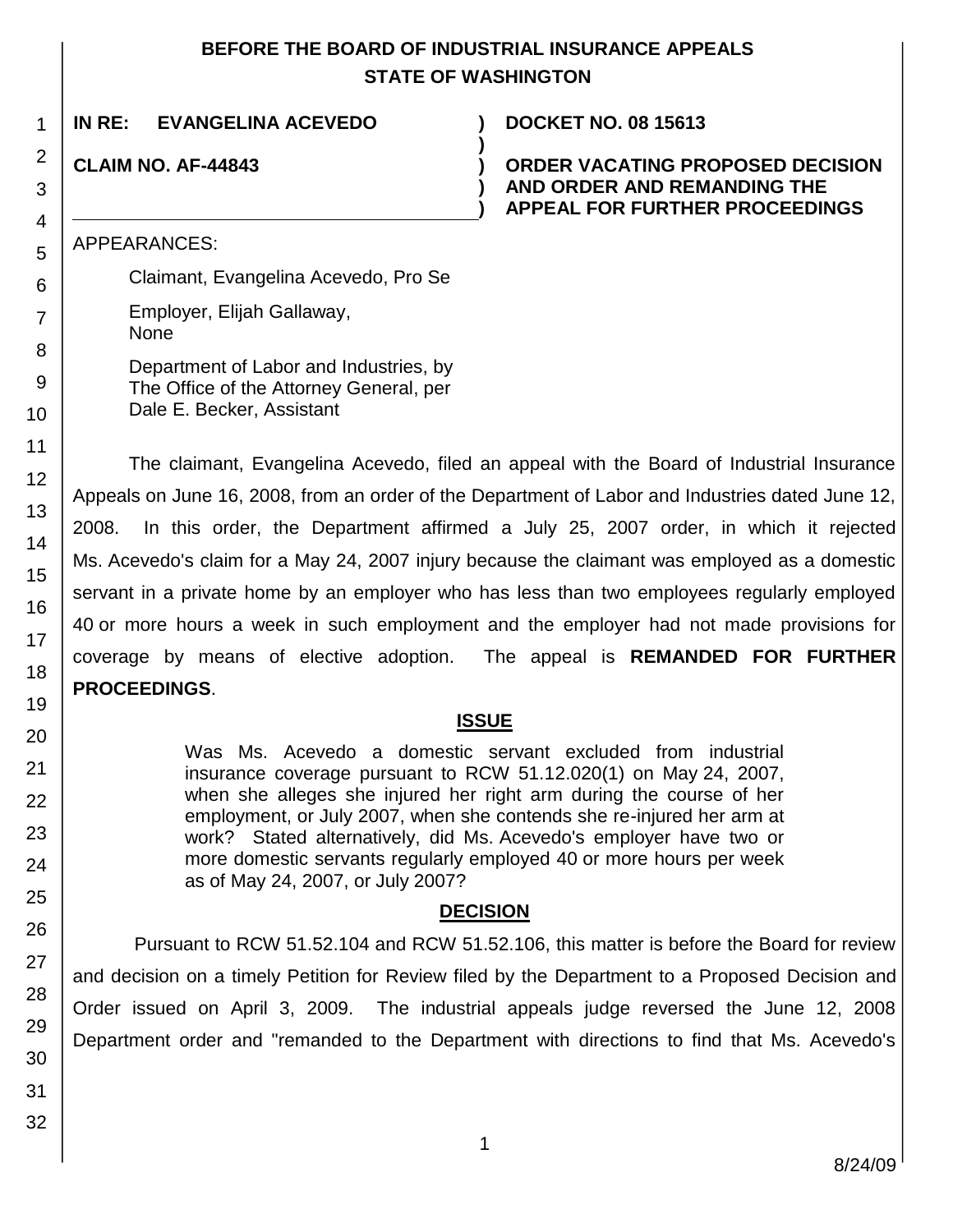1 2 3 4 5 6 7 employment with Elijah and Beryl Gallaway is not excluded from coverage under the Industrial Insurance Act by virtue of RCW 51.12.020(1) and to thereafter take such other and further actions as required by the law and facts." Proposed Decision and Order, at 11. We have granted review to vacate the Proposed Decision and Order and remand for further proceedings because Elijah Gallaway died on November 3, 2008, during the pendency of this appeal, and his wife Beryl Gallaway pre-deceased him on December 12, 2007. On remand, the industrial appeals judge shall determine whether Mr. Gallaway's estate should be substituted as a party.

8 9 10 11 12 13 In its order under appeal the Department does not identify any employer, nor is there any indication the order was mailed to any employer. The stipulated jurisdictional history indicates that the Application for Benefits referred to "various" employers. However, that application was admitted as an exhibit. On its face, it identifies Elijah Gallaway as the employer and gives his address and telephone number as 320 Asahel Curtis Dr., Grandview WA 98930, 509-882-7526. Exhibit No. 2, at 3.

14 15 16 17 18 19 20 21 During the mediation process, the mediation judge identified Elijah Gallaway as the employer and used the same address and telephone number as appear on the Application for Benefits. On September 9, 2008, the mediation judge sent Mr. Gallaway a letter advising him of the appeal, making him a party, and warning him of the consequences should he fail to participate. In a September 24, 2008 Report of Proceedings, the mediation judge wrote: "Note that the DLI order did not identify Mr. Gallaway as the employer. I sent a letter (right of file) to Gallaway and added to BAIS addresses. An attorney called to inquire and was to call me back if he wished to participate in the 9/22 teleconference. He did not call back."

22 23 24 25 26 27 28 29 There is no indication in the record that Mr. Gallaway ever took any further action with respect to this appeal before he died on November 3, 2008. His wife, Beryl Gallaway, had already died on December 12, 2007. On November 13, 2008, the industrial appeals judge's assistant advised him by e-mail that: "A Mr. Steve Winfree called regarding the employer in the above case Mr. Elijah Galloway [*sic*] Mr. Galloway [*sic*] passed away on 11/3/08. Mr. Winfree is Mr. Galloway's [*sic*] attorney and is handling his estate, he was not participating in the L&I claim, but wanted to know if you need him to do anything. His number is 509-837-5302." The record is silent with respect to any further contact with Mr. Winfree.

30 31 At the beginning of the November 17, 2008 hearing, the industrial appeals judge indicated: "The employer in this case, Elijah Galloway [*sic*] is not present. I have been advised that since this

32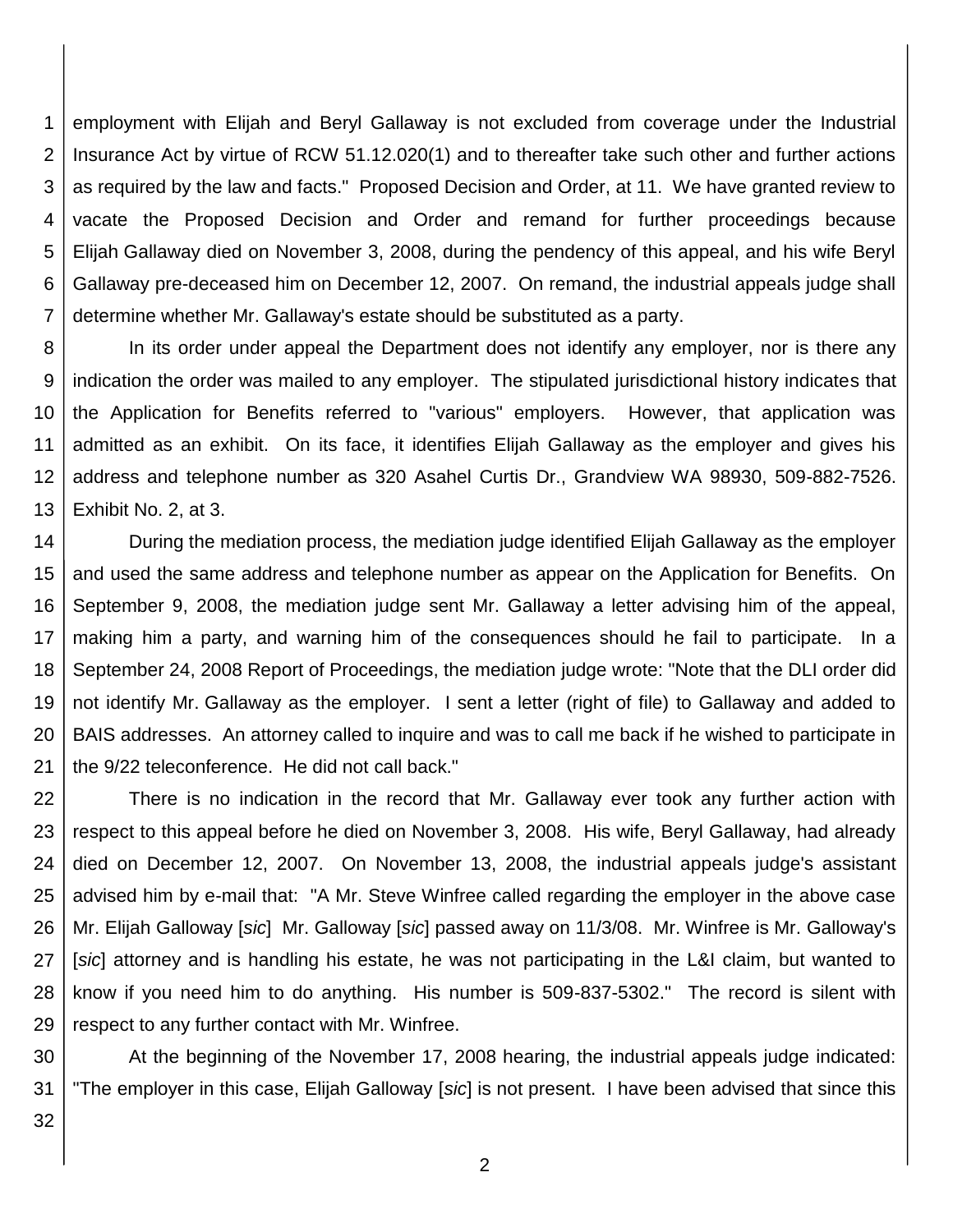1 2 3 4 5 6 7 8 9 10 11 12 matter started, Mr. Galloway has passed away and there is a probate of his estate underway . . .. there is an attorney handling his estate." 11/17/08 Tr. at 2-3. Likewise, at the beginning of the January 8, 2009 hearing, the industrial appeals judge indicated that: "The alleged employer is deceased, Mr. Elijah Gallaway." 1/8/09 Tr. at 2. However, Mr. Gallaway's estate was not substituted as a party. In addition, after the industrial appeals judge was notified of Mr. Gallaway's death, all mailings continued to be sent to his address as it appears on the Application for Benefits, including notices of hearings and the Proposed Decision and Order. As the matter currently stands, if the April 3, 2009 Proposed Decision and Order were to become final, it would be binding only on Ms. Acevedo and the Department. It would not be binding on Mr. Gallaway's estate, because it was not substituted as a party after Mr. Gallaway died, it was not notified of any proceedings pursuant to WAC 263-12-100, nor was it provided with a copy of the Proposed Decision and Order pursuant to RCW 51.52.104 and WAC 263-12-140.

13 14 15 16 17 18 19 20 21 22 23 The question of whether any claims for premiums, penalties, and interest would survive and be considered debts to be satisfied by Mr. Gallaway's estate under RCW 51.16.160 is not before us at this time. However, any determination in the current appeal that Ms. Acevedo was a covered worker during her employment with Mr. Gallaway would likely have consequences with respect to any future attempt by the Department to collect premiums, penalties, and interest from the estate. It is possible that the Department has no intention of proceeding against the estate, regardless of the outcome of the current appeal. However, that question was not addressed on the record below. It is therefore not clear whether the estate has any interest or stake in the resolution of this appeal. As a result, the Proposed Decision and Order must be vacated and the matter remanded to determine whether the estate should be substituted as a party, place that determination on the record, and hold further proceedings if necessary.

24 25 26 27 28 29 One other matter requires some discussion. In its Petition for Review, the Department contends that: "The IAJ failed to act in a fair and impartial manner and became the advocate for the claimant in advancing her cause with the BIIA." Petition for Review, at 4. According to the Department, the industrial appeals judge violated the appearance of fairness doctrine, by asking "in excess of 600 questions," rather than limiting himself to background or clarifying questions. Petition for Review, at 4.

30 31 Ms. Acevedo was initially represented by counsel, but he was permitted to withdraw on October 28, 2008. Thereafter, Ms. Acevedo appeared pro se. The industrial appeals judge held a

32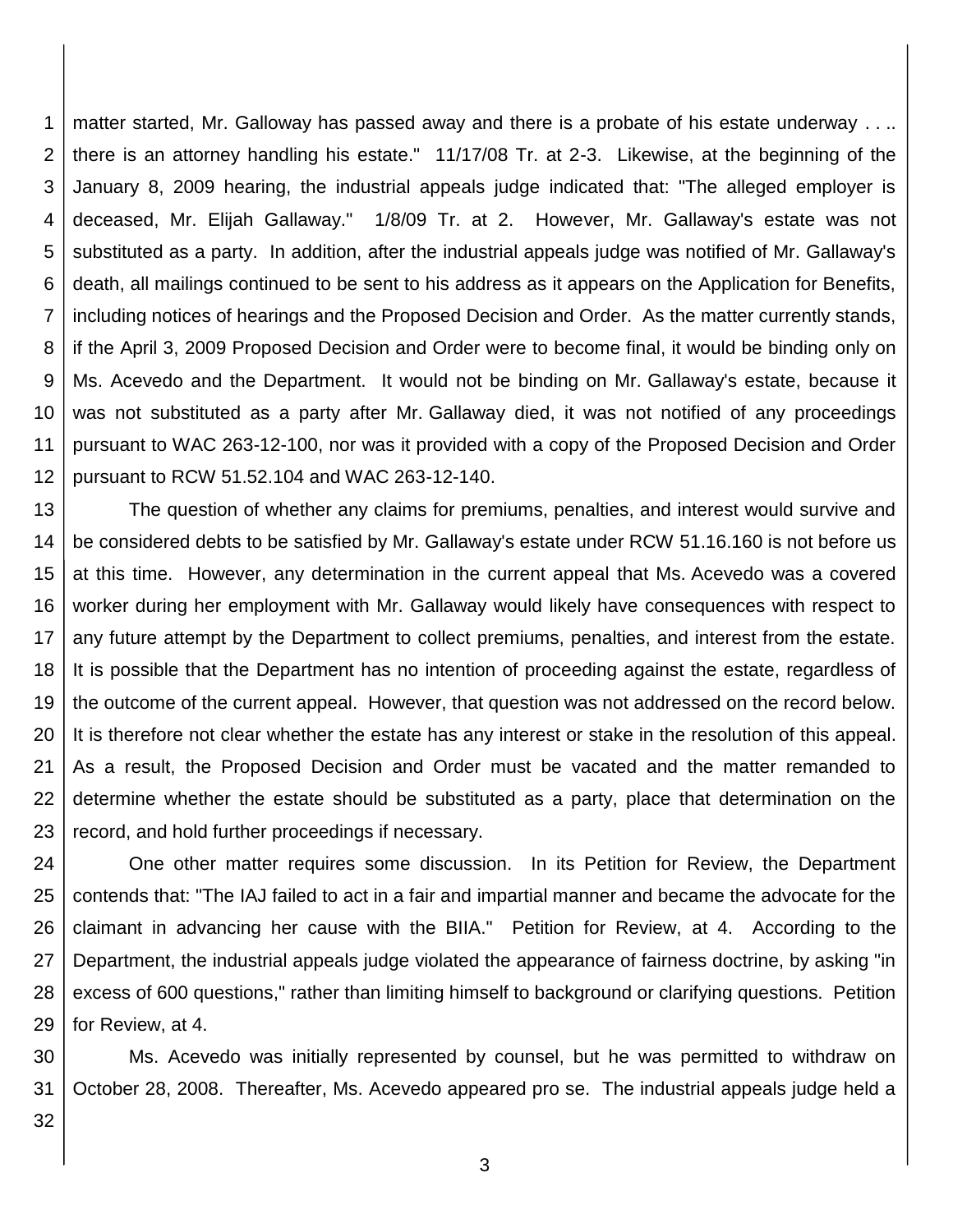1 2 3 4 5 6 7 8 conference on November 17, 2008. As required by WAC 263-12-020(d), he explained to Ms. Acevedo the issue he would be deciding and provided information regarding the hearing process. He promised to send her an explanatory DVD and a pamphlet produced by the Board, along with the Interlocutory Order Establishing Litigation Schedule, memorializing the outcome of the conference. At the November 17, 2008 conference, Ms. Acevedo identified her witnesses, and the industrial appeals judge directed her to confirm that they would appear at the December 17, 2008 hearing by December 5, 2008. She did so in a letter received at the Board on December 3, 2008.

9 10 11 12 13 14 15 16 Ms. Acevedo appeared at the December 17, 2008 hearing and offered her own testimony and that of her co-workers--Maria Delaluz Castillo, Yasilia De La Rosa, her daughter, and Manuela Patricia (Tricia) Acevedo, her daughter-in-law.<sup>1</sup> At the beginning of the December 17, 2008 hearing, the industrial appeals judge advised Ms. Acevedo that he could not act as her attorney, but that he would "get the ball rolling by asking you some questions if that's all right with you . . . [to] get started that way." 12/17/208 Tr. at 4. The hearing then proceeded with the presentation of Ms. Acevedo's testimony, elicited through the industrial appeals judge's questions, with cross-examination by the Department.

17 18 Ms. Acevedo's testimony was interrupted for the presentation of her second witness, Ms. Castillo. Prior to the presentation of her testimony, the following exchange occurred:

- 19 20 JUDGE MCDONALD: All right. Now, Ms. Acevedo, I am going to ask Maria some questions to get some background information.
- 21 MS. ACEVEDO: Yes, sir.
- 22 23 24 JUDGE MCDONALD: But what you need to understand is that I am going to give this pen back to you. I may not ask Maria everything that you want to be asked. So you need to pay attention, and if I leave something out that you think is important, you need to be ready to ask Ms. Castillo about that. Do you understand?
- 25 MS. ACEVEDO: Yes, sir.

29

30

31

l

- 26 27 28 JUDGE MCDONALD: In other words, I can't be your attorney. It is your responsibility to make sure that we hear all the information from Ms. Castillo that you want me to hear. Do you understand?
	- MS. ACEVEDO: Yes, sir.

<sup>32</sup> <sup>1</sup> For ease of reference, we will refer to the latter as "Tricia Acevedo," because she goes by Tricia, Manuela, and Patricia, as well as having the same last name as the claimant.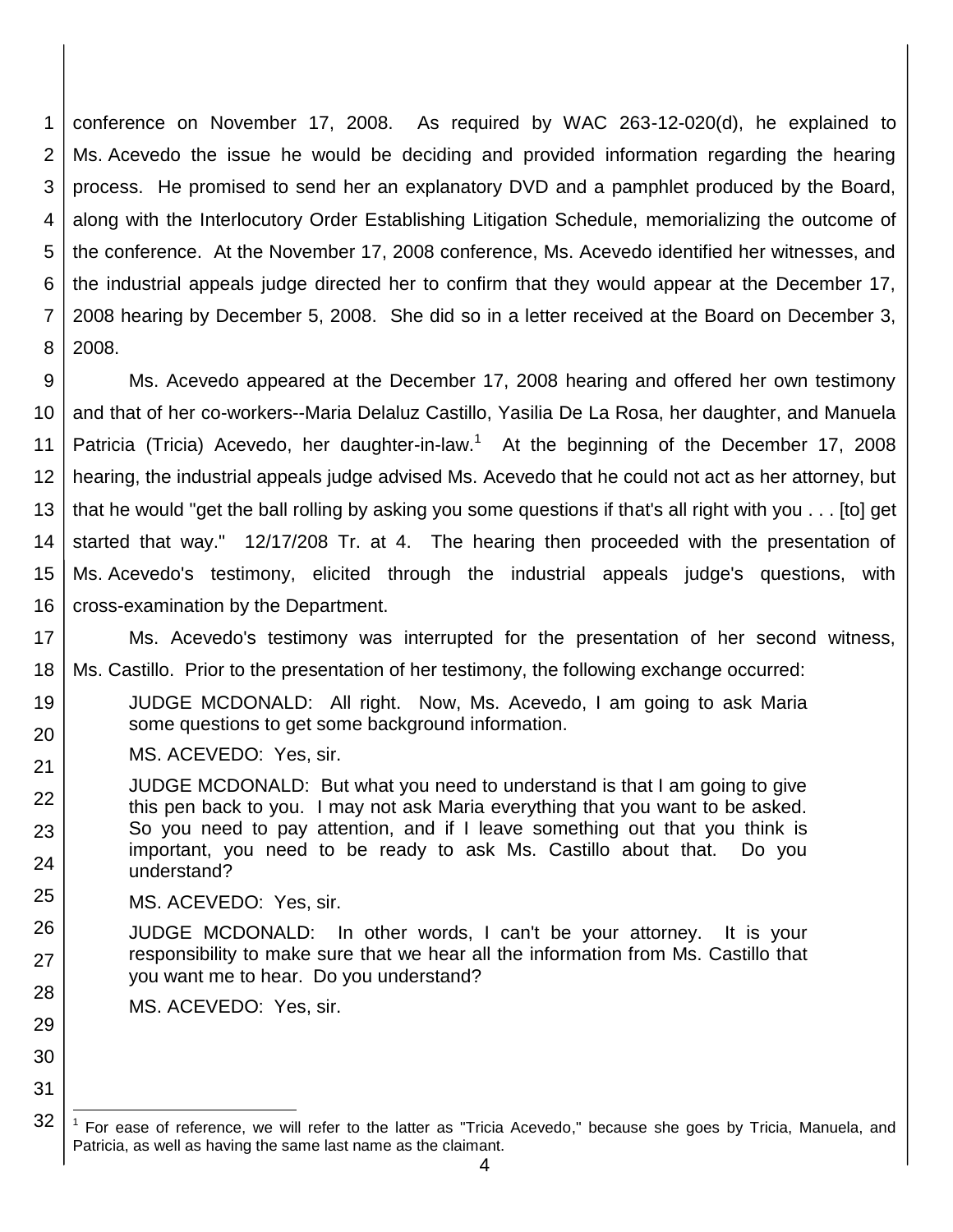1 2 3 4 5 6 7 8 9 10 11 12 13 14 15 16 17 18 19 20 21 22 23 24 25 26 27 28 29 30 31 32 JUDGE MCDONALD: So, if you think I am leaving something out, I will give you a chance. MS. ACEVEDO: I have a question. If I don't understand the question, can you repeat it, because sometimes it doesn't go to my head? JUDGE MCDONALD: Absolutely. MS. ACEVEDO: Okay. JUDGE MCDONALD: Interrupt me any time you have a question. MS. ACEVEDO: All right. 12/17/08 Tr. at 42-43. After this exchange, the industrial appeals judge proceeded to question Ms. Castillo, through an interpreter, without objection. He allowed Ms. Acevedo an opportunity to ask any questions she might have, and restated the one question she had. He then invited cross-examination from the Department. The claimant then presented her third witness, Ms. De La Rosa. The industrial appeals judge asked some initial questions and the Department lodged its objection, as follows: Your Honor, if I might just for the record [*sic*] sake, because the claimant is acting as her own attorney in this case, I think, it is her obligation to do the questioning of the witness. I didn't object during the previous testimony primarily due to the difficulties with the interpreter. And while I think the Board has the opportunity to ask clarifying questions, but I think it is the obligation of the claimant to elicit testimony. 12/17/08 Tr. at 57. The industrial appeals judge overruled the objection, as follows: Well, I appreciate your objection, and also, probably, your frustration, counsel, but I do have an independent obligation to create a complete record. Ms. Acevedo is doing the best she can, but I frankly don't have confidence that she can ask the background questions that are necessary, and so as part of my obligation to create a full and complete record, I am going to continue to do the questioning, and your objection will be noted, and it will be a continuing objection. 12/17/08 Tr. at 57-58. The industrial appeals judge proceeded to question Ms. De La Rosa. He then completed the questioning of the claimant, and questioned Tricia Acevedo. When he offered the claimant an opportunity to question Ms. De La Rosa, she had no questions, saying: "No, I think we covered it. Okay." 12/17/08 Tr. at 62. After completing his questions of Ms. Acevedo, he asked if she had anything to add, and she did not. 12/17/08 Tr. at 75. Likewise, she had nothing to add after the Department finished its cross-examination of the claimant. 12/17/08 Tr. at 79-80. She also had no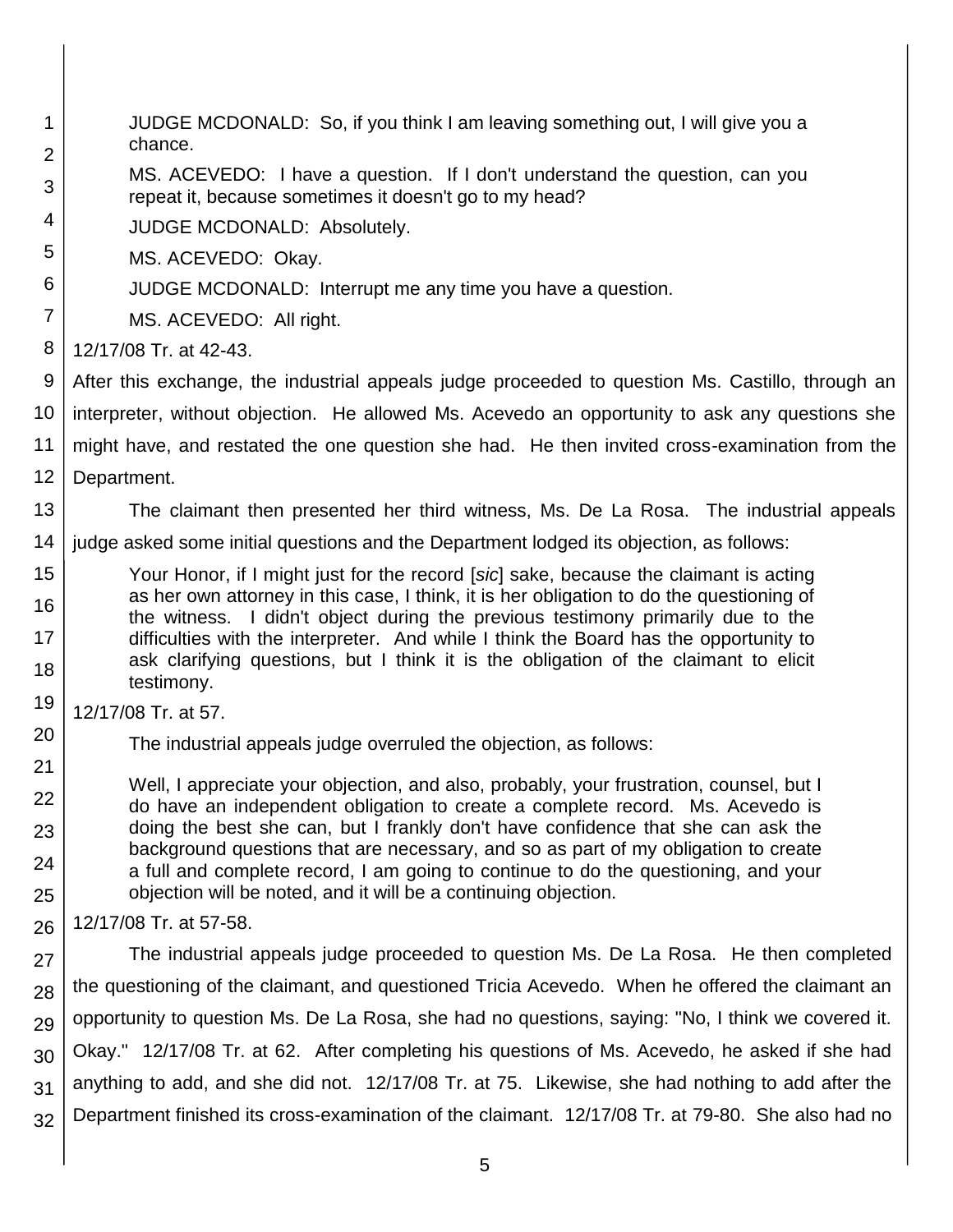1 2 3 4 questions to ask after the industrial appeals judge finished his questioning of Tricia Acevedo. 12/17/08 Tr. at 93. After the Department's cross-examination, the industrial appeals judge asked further questions. 12/17/08 Tr. at 97-98. Once again, Ms. Acevedo declined the offer to ask additional questions. 12/17/08 Tr. at 99.

5 6 7 8 9 10 11 The Department then presented the testimony of Linda Gore, the employer's bookkeeper, and Eric Smith, who performed a Department audit of the Gallaways for the fourth quarter of 2004 through the third quarter of 2007. The claimant's husband asked Ms. Gore several questions. 1/18/09 Tr. at 10-12. The industrial appeals judge also questioned her. 1/8/09 Tr. at 13-15. The industrial appeals judge offered the claimant an opportunity to question Mr. Smith, and rephrased and asked her questions. 1/8/09 Tr. at 24. He also asked some additional questions of his own. 1/8/09 Tr. at 26-28.

12 13 14 15 16 17 18 19 20 21 At the outset, we note that the Department did not object to the industrial appeals judge's questioning of either Ms. Acevedo or Ms. Castillo. We agree that his decision to take the lead in questioning both witnesses was appropriate. Indeed, when an unrepresented party is testifying, the best approach is for the judge to focus the witness on the issues at hand with a question-and-answer format, rather than permitting purely narrative testimony. The question-and-answer format makes for a clearer record, and also provides the opposing party a fair opportunity to lodge objections. With respect to Ms. Castillo's testimony, the Department implicitly acknowledged that her need for an interpreter added an extra layer of difficulty to the process of questioning her. The industrial appeals judge rightly took the lead, so that the record would be clear.

22 23 24 25 In challenging the industrial appeals judge's questioning of Ms. De La Rosa and Tricia Acevedo, the Department relied on *In re Olson*, 69 Wn. App. 621, 625-626 (1993), for the proposition that "[p]ro se litigants are held to the same standards as attorneys." Petition for Review, at 5. In *Olson*, the Court noted:

26 27 28 29 30 31 the trial court was under no obligation to grant special favors to Mr. Olson as a pro se litigant, nor is this court. Understandably, as a pro se litigant, Mr. Olson's representation of himself was unskilled. Undoubtedly, an attorney would have made different tactical decisions and more effective use of cross examination. Unfortunately for Mr. Olson, 'the law does not distinguish between one who elects to conduct his or her own legal affairs and one who seeks assistance of counsel -- both are subject to the same procedural and substantive laws.' *In re Marriage of Wherley,* 34 Wn. App. 344, 349, 661 P.2d 155, review denied, 100 Wn.2d 1013 (1983).

32 *Olson*, 69 Wn. App. at 626.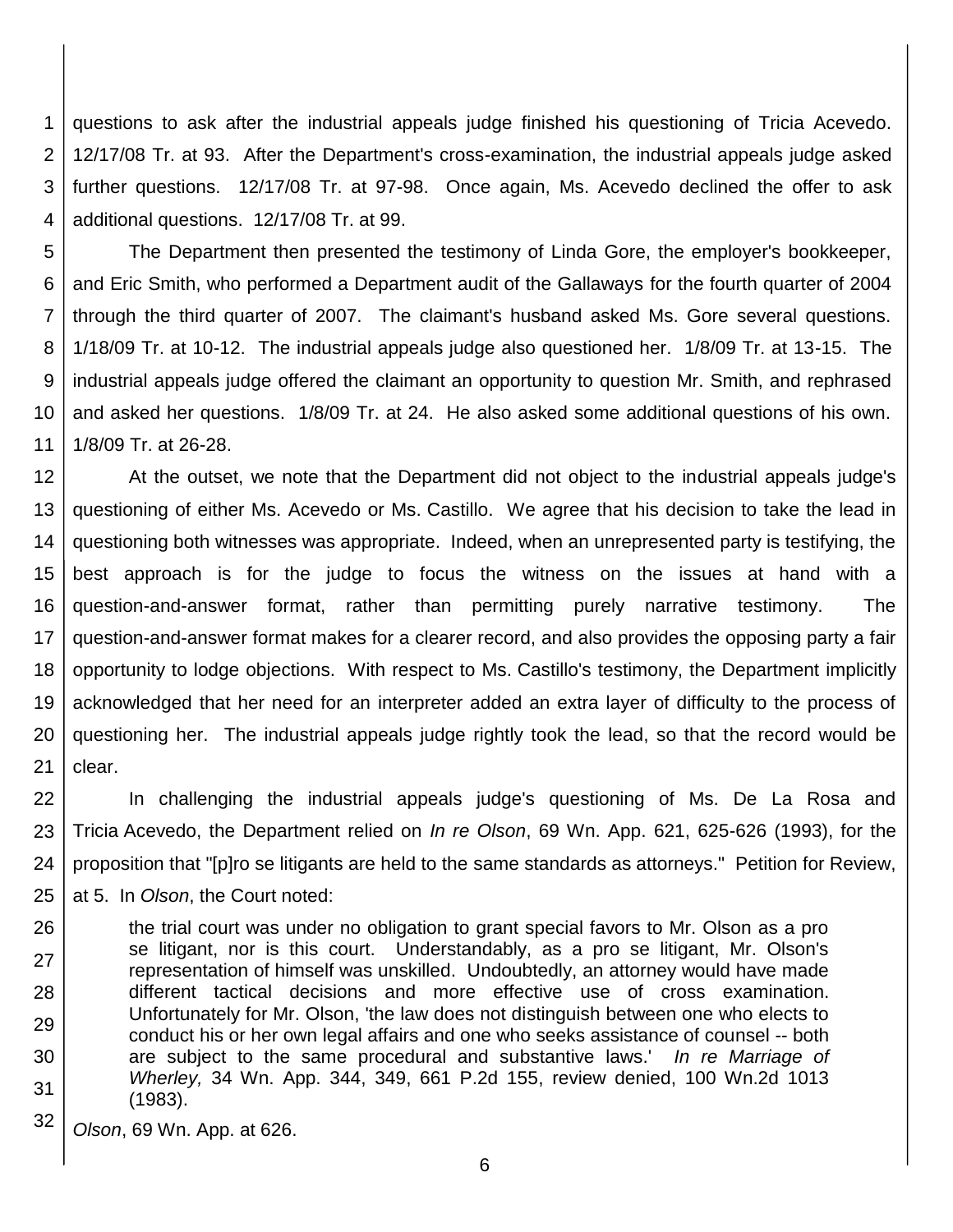1 2 3 4 5 However, *Olson* does not stand for the proposition that our judges should not provide any assistance to the parties who appear before them. There is ample authority to the contrary. Under ER 614(b): "The court may interrogate witnesses, whether called by itself or by a party; provided, however, that in trials before a jury, the court's questioning must be cautiously guarded so as not to constitute a comment on the evidence." RCW 51.52.102 provides:

6 7 8 9 the board may continue hearings on its own motion to secure in an impartial manner such evidence, in addition to that presented by the parties, as the board, in its opinion, deems necessary to decide the appeal fairly and equitably, but such additional evidence shall be received subject to any objection as to its admissibility, and, if admitted in evidence all parties shall be given full opportunity for crossexamination and to present rebuttal evidence.

10 WAC 263-12-045(2)(e) and (f) provide:

11 12 13 It shall be the duty of the industrial appeals judge to conduct conferences or hearings in cases assigned to him or her in an impartial and orderly manner. The industrial appeals judge shall have the authority, subject to the other provisions of these rules:

. . .

14

15

16

17 18

(e) To interrogate witnesses called by the parties in an impartial manner to develop any facts deemed necessary to fairly and adequately decide the appeal;

(f) To secure and present in an impartial manner such evidence, in addition to that presented by the parties, as he or she deems necessary to fairly and equitably decide the appeal . . ..

19 WAC 263-12-020(1)(d) provides:

20 21 22 23 24 25 (d) Although the industrial appeals judge may not advocate for either party, all parties who appear either at conferences or hearings are entitled to the assistance of the industrial appeals judge presiding over the proceeding. Such assistance shall be given in a fair and impartial manner consistent with the industrial appeals judge's responsibilities to the end that all parties are informed of the procedure which is to be followed and the issues which are involved in the proceedings. Any party who appears representing himself or herself shall be advised by the industrial appeals judge of the burden of proof required to establish a right to the relief being sought.

26 27 28 29 30 31 Based on these provisions, we have consistently held that, when the party with the burden of proof is unrepresented, our judges must ask those questions necessary to elicit a prima facie case. *In re Calvin Williams*, BIIA Dec., 04 12770 (2005); *In re Doretta Pratt*, Dckt. No. 04 16655 (May 3, 2006); and *In re Chester Burns*, Dckt. No. 08 11027 (February 4, 2009). In *Williams*, we addressed the scope of this responsibility as follows:

32 We also note that the judge, in his December 9, 2004 letter to Mr. Williams, stated that he would only be asking questions concerning the doctor's qualifications and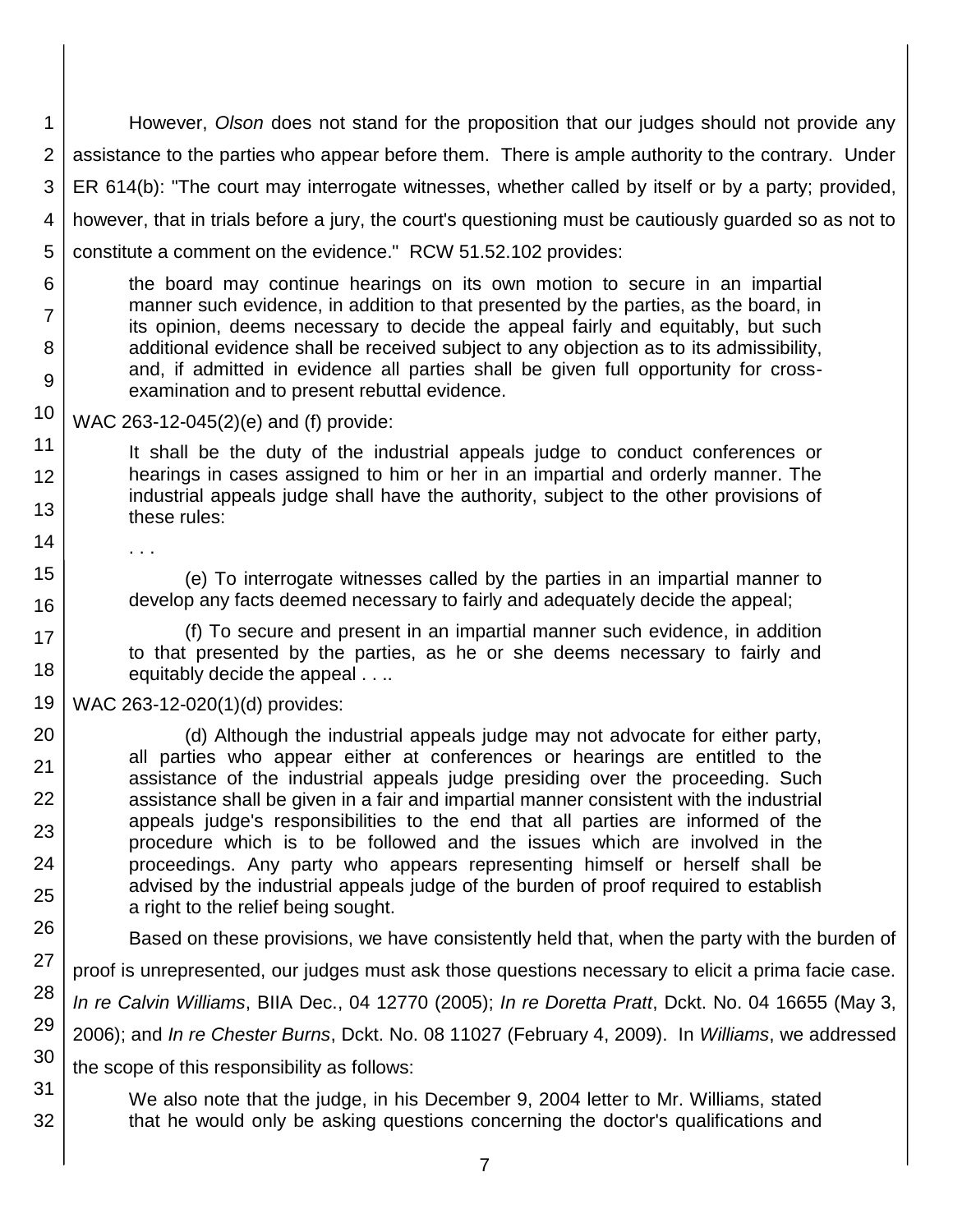not any substantive questions. We think this is a very narrow interpretation of our obligation to secure additional evidence to 'fairly and equitably decide the appeal.' WAC 263-12-045(2)(f). See RCW 51.52.102. The hearing judge should ask those questions necessary to present a 'bare bones' prima facie case. We do not believe this would constitute 'advocacy' on the part of the judge based on our rules, as well as our legislative mandate. *In re Adeline I. King*, Dckt. No. 92 2380 (January 25, 1994) and *In re Gladys G. Langen*, Dckt. No. 68,404 (January 3, 1986).

6 *Williams*, at 3.

1

2

3

4 5

7 8 9 10 11 12 In *King*, the industrial appeals judge questioned the claimant's expert witness and sustained a hearsay objection to the doctor's reference to his nurse practitioner's notes. On review, we held that the judge should have attempted, through further questioning, to ascertain if the records were admissible as business records under ER 803(a)(4) and RCW 5.45.020, or whether the doctor's reliance on the notes was permissible under ER 703. We stressed that we did not believe: our industrial appeals judges are cast into an improper advocacy role by providing assistance of the particular kind which we have just described. We encourage the

- 13 14 15 16 provision of such assistance even in instances where a party is represented by an attorney who may have some apparent difficulty with a pivotal evidentiary rule when the problem and solution is obvious to the industrial appeals judge. This encouragement arises out of our commitment to ensure that appeals are decided 'fairly and equitably.' RCW 51.52.102.
- 17 *King*, at 7.

18 19 20 21 22 23 24 25 In *Langen*, we vacated a Proposed Decision and Order and remanded for further proceedings because the industrial appeals judge had sustained objections to questions propounded by the pro se employer to her expert witness. We noted that, as a non-attorney, the co-owner of the company was not "as versed in all skills required in the presentation of witnesses before a quasi-judicial forum." *Langen*, at 1. As a result, objections were made to a series of questions she propounded, bearing directly on the facts underlying her expert's opinion. The industrial appeals judge sustained those objections. We held that those rulings unfairly curtailed the employer's opportunity to inquire, explaining:

26 27 28 29 We have long recognized that non-attorneys appearing before this Board may not be fully conversant with the legal technicalities governing modes of interrogation and presentation of witnesses. It is well within the duties of our industrial appeals judges to assist any party, whether represented by counsel or not, in the presentation of their evidence, so long as such is done in a fair and impartial manner. WAC 263-12-045 and WAC 263-12-120.

30 *Langen*, at 2.

- 31
- 32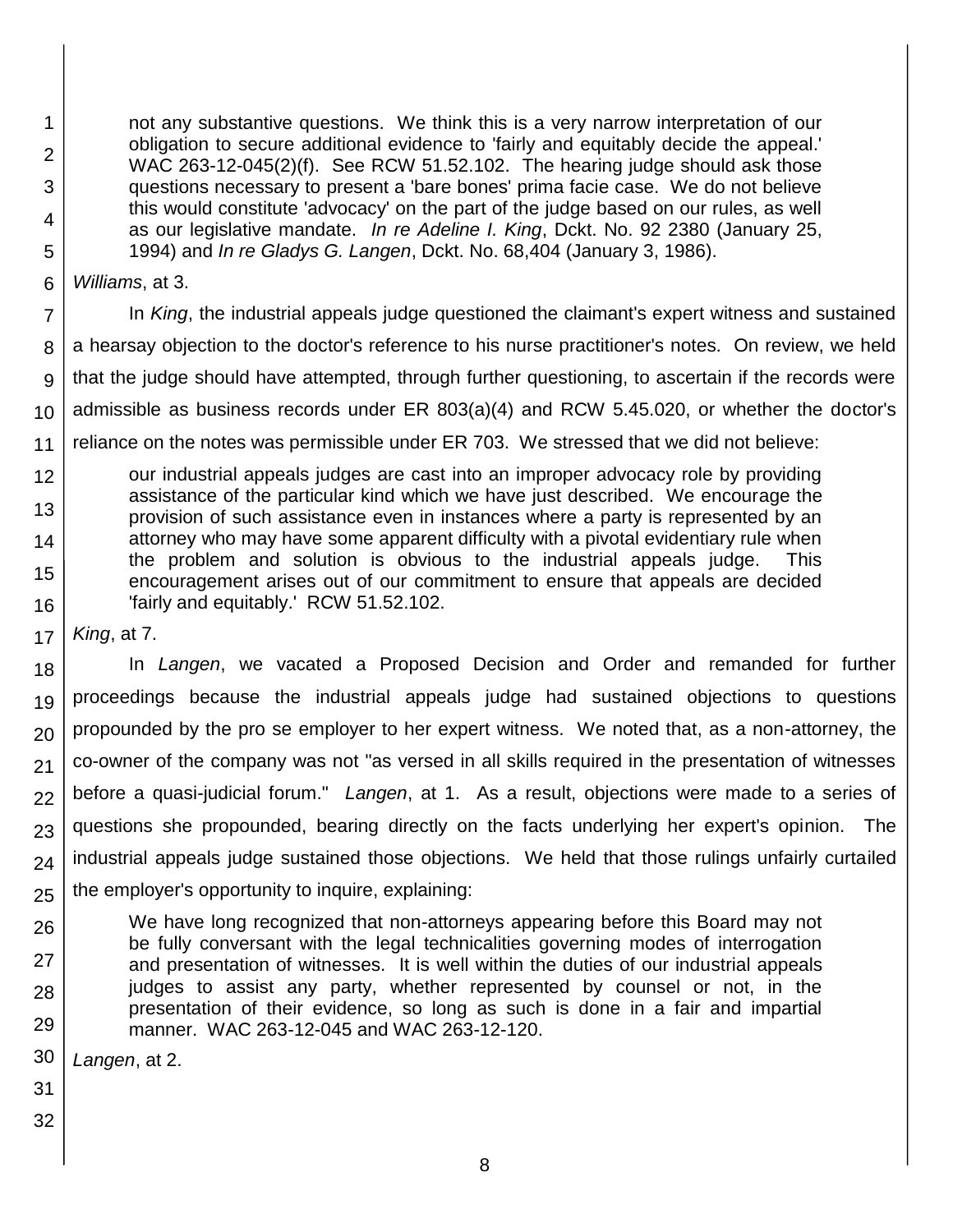1 2 3 4 5 In *Pratt*, the claimant rested after presenting her medical witness, without presenting her own testimony. She told the industrial appeals judge that she felt too physically uncomfortable to proceed. There was no indication on the record that the judge advised her of the consequences of failing to testify. We vacated the Proposed Decision and Order and remanded for further proceedings, holding that:

a pro se appellant should be informed of the adverse consequences of canceling the testimony of an essential witness. To put it another way, since we require our judges to inform an unrepresented claimant of his or her burden of proof in an appeal, they should also indicate on the record the consequences of canceling a witness whose testimony is necessary to present a prima facie case.

*Pratt*, at 4-5.

6

7

8

We directed that:

Our judge should ask Ms. Pratt such questions as may be necessary for her to present a prima facie case regarding her eligibility for additional treatment and time loss benefits. *In re Calvin Williams,* BIIA Dec., 04 12770 (2005). This necessarily includes questions regarding any admissible evidence that Ms. Pratt's cervical conditions have previously been treated under this claim. Such evidence is relevant to the determination of whether Ms. Pratt's current cervical conditions are proximately caused by her industrial injury.

*Pratt*, at 5-6.

In *Burns*, "the claimant acted pro se and called his attending provider, Jonathon Wolman, ARNP to testify. Our industrial appeals judge failed to ask Nurse Wolman the necessary questions to elicit information that might establish a prima facie case." *Burns*, at 1-2. We held that: "The industrial appeals judge should have asked the appropriate questions. See *In re Calvin Williams*, BIIA Dec., 04 12770 (2005)." *Burns*, at 2. We remanded the matter for an additional hearing "to provide Nurse Wolman, or another medical expert, the opportunity to respond to the questions that would elicit testimony to establish a prima facie case." *Burns*, at 2. We directed the industrial appeals judge to ask those questions if Mr. Burns appeared at the hearing unrepresented.

With this backdrop, we return to the Petition for Review. The Department has cited *Nationscapital Mortgage Corp. v. Department of Financial Institutions*, 133 Wn.App. 723, 758 (2006) in support of its contention that the industrial appeals judge violated the appearance of fairness doctrine through his questioning of the claimant's witnesses. Petition for Review, at 5. The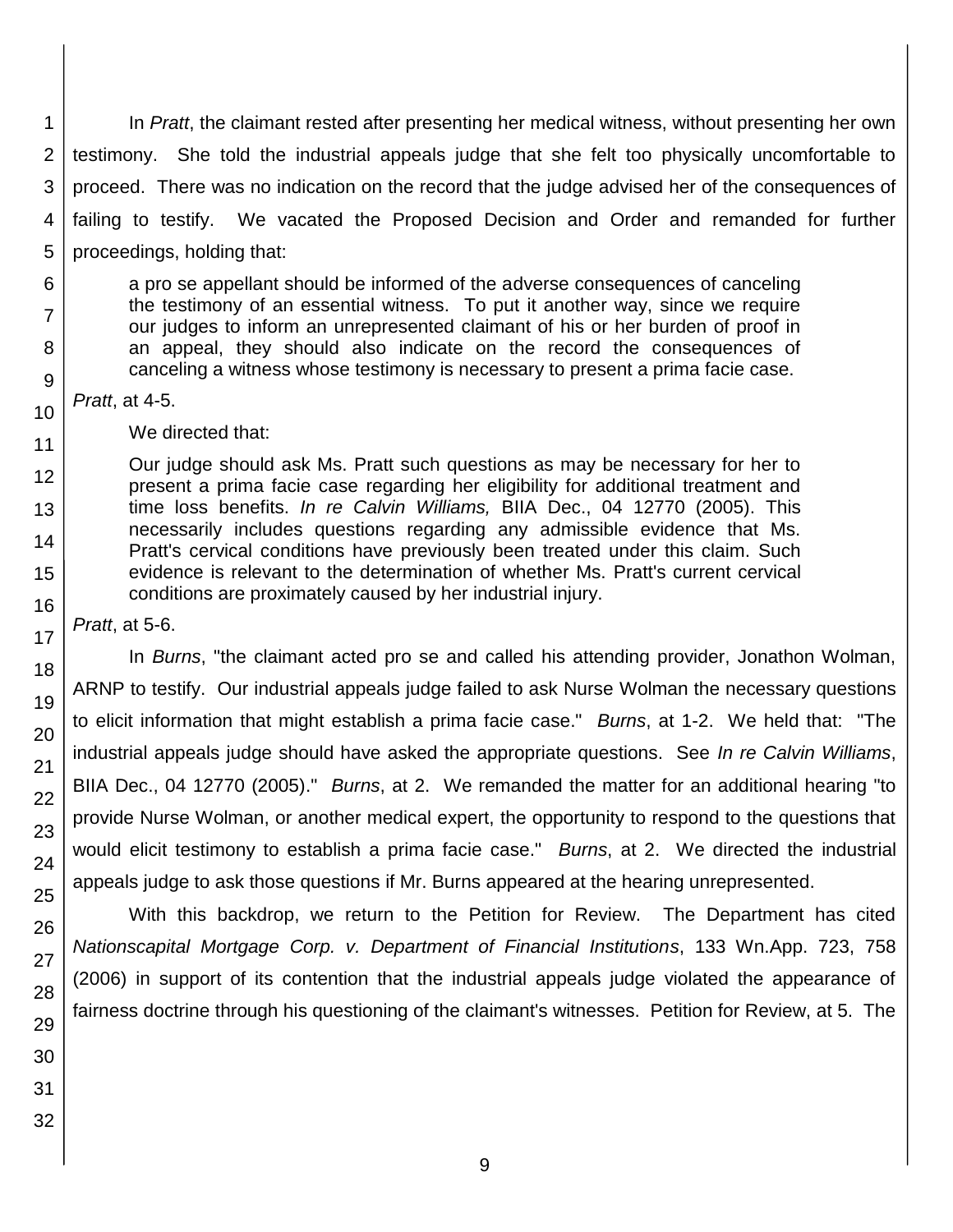1 Department has paraphrased a portion of the Court's opinion. We quote that portion of the opinion

2 in full:

12

13

3 4 5 6 7 8 9 10 Generally, under the appearance of fairness doctrine, proceedings before administrative tribunals acting in a quasi-judicial capacity are valid only if 'a reasonably prudent and disinterested observer would conclude that all parties obtained a fair, impartial, and neutral hearing.' *Wash. Med. Disciplinary Bd. v. Johnston,* 99 Wn.2d 466, 478, 663 P.2d 457 (1983). The doctrine is intended to avoid the evil of participation in the decision-making process by a person who is personally interested or biased. *City of Hoquiam v. Pub. Employment Relations Comm'n,* 97 Wn.2d 481, 488, 646 P.2d 129 (1982). Under the appearance of fairness doctrine, it is not necessary to show that a decision-maker's bias actually affected the outcome, only that it could have. *Buell v. City of Bremerton,* 80 Wn.2d 518, 523, 495 P.2d 1358 (1972).

#### 11 *Nationscapital*, 133 Wn.App. at 758-759; Petition for Review, at 5.

The Department has neglected to include the critical language immediately following the above quote:

14 15 16 But in the context of administrative proceedings, the appearance of fairness doctrine exists in tension with the presumption that public officials will properly perform their duties. See *Johnston*, 99 Wn.2d at 479. To overcome the presumption, a party invoking the appearance of fairness doctrine must come forth with evidence of actual or potential bias.

17 *Nationscapital*, 133 Wn.App. at 759.

18 19 20 21 22 23 24 25 The Department complains that the industrial appeals judge took the lead in questioning the claimant's witnesses and asked numerous questions of them. Yet the Department has not pointed to any evidence of actual or potential personal interest or bias, nor do we find any such evidence in our review of the record. Not only is there a presumption that the industrial appeals judge properly performed his duties, he was in fact fulfilling his obligations as dictated by our prior decisions. The test of whether he acted appropriately is not whether he took the lead in asking questions or the number of questions asked, but whether those questions were asked in an advocatory manner rather than to elicit facts. See, discussion, *Sherman v. Moloney*, 106 Wn.2d 873, 882-884 (1986).

26 27 28 29 Given the legal issue at stake, which appears to be a matter of first impression before us, and the fact-intensive inquiry necessary to resolve that issue, the number of questions asked by the industrial appeals judge, as well as his manner in asking them, were entirely appropriate. Unlike an advocate for a particular party, he had no knowledge of the case, other than what he elicited

30 31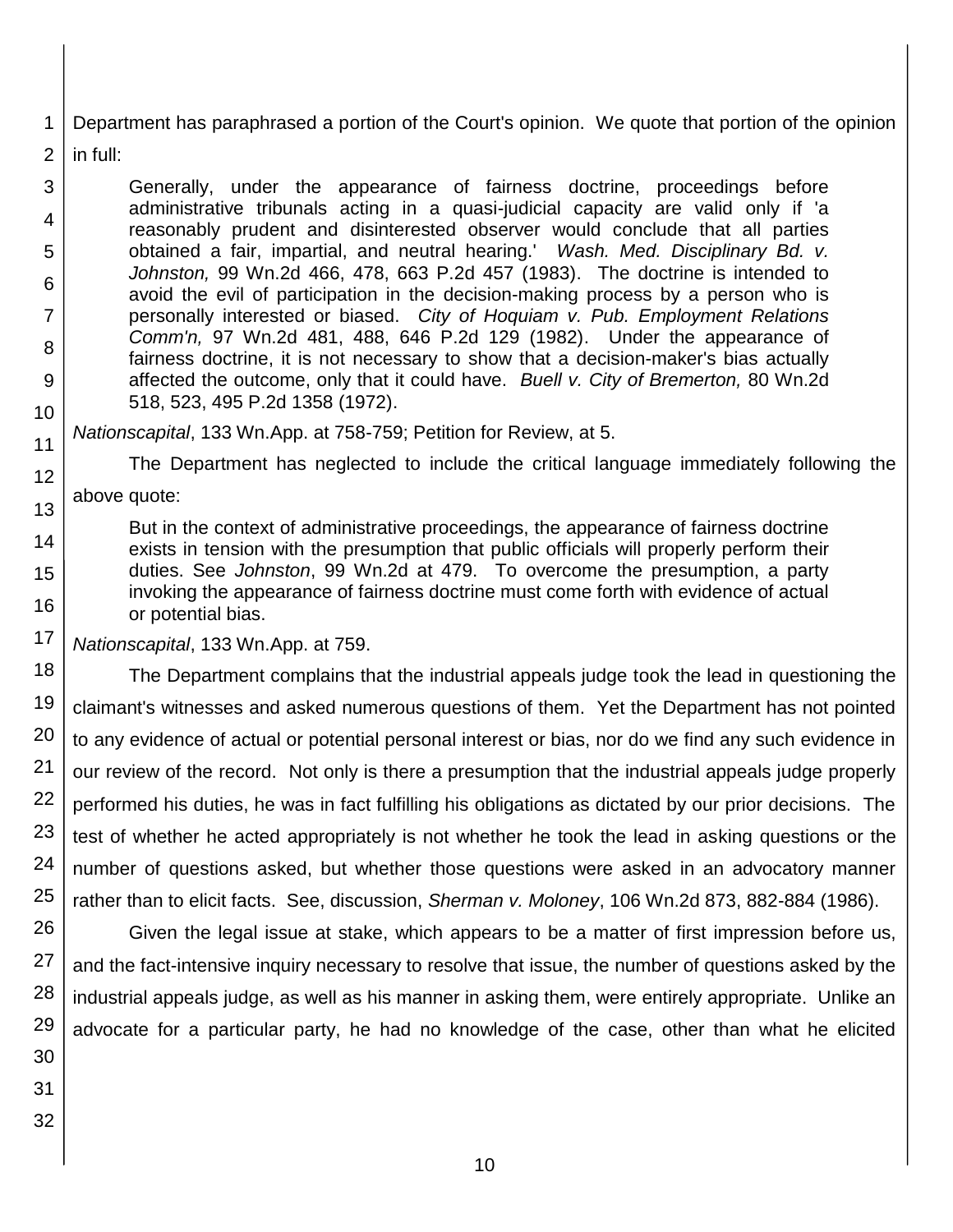1 2 3 4 through questioning. Of necessity, some of his questions cut a wide swath, since he was asking questions without knowing or having a stake in what the answers would be. It would not be appropriate to use hindsight to parse each and every question asked, nor has the Department pointed to any particular question or series of questions it deems objectionable.

5 6 7 8 9 The Department has also misconstrued the industrial appeals judge's reference to his "independent obligation to create a complete record." Petition for Review, 4. That expression is not evidence of advocacy. Rather, the industrial appeals judge was using a term of art to describe the obligation we have placed on him to make a complete record for our review, as well as for the courts beyond us.

10 11 12 13 14 15 16 17 18 Finally, the judicial role in questioning witnesses when a party is appearing pro se is likely to arise again. We therefore take this opportunity to suggest several guidelines, in addition to those already set forth in our rules and prior decisions. Our judges should avoid asking leading questions "except as may be necessary to develop the witness's testimony." ER 611. They should not attempt to elicit testimony that is inadmissible under the rules of evidence. They should ask the necessary questions, and then turn the process over to the parties. The purpose of their questions should be to elicit facts, not to act as an advocate for any party. To that end, it may be helpful to provide all parties, prior to hearing, with the likely questions that will be asked or areas that will be delved into.

19 20 21 22 23 24 25 The Department's focus in the current appeal has been on the industrial appeals judge's questioning of the claimant's witnesses. The extent to which a judge should question the opposing party's witnesses was not raised. Nonetheless, we caution that our judges should not cross-examine the opposing party's witnesses on behalf of the unrepresented party. As a general rule, the judge should require the unrepresented party to proceed with whatever cross-examination that party chooses to engage in. Thereafter, the judge may ask clarifying questions, or questions pertaining to matters uniquely within the judge's purview, like an expert witness's qualifications.

26 27 28 29 30 In sum, the judicial questioning here did not violate the appearance of fairness doctrine and was appropriate under our rules, the court rules, the statute, and our prior decisions. The April 3, 2009 Proposed Decision and Order is vacated and the appeal is remanded to the hearings process, pursuant to WAC 263-12-145(4), for further proceedings to ascertain whether Elijah Gallaway's estate should be substituted as a party, to place that determination on the record, and to hold